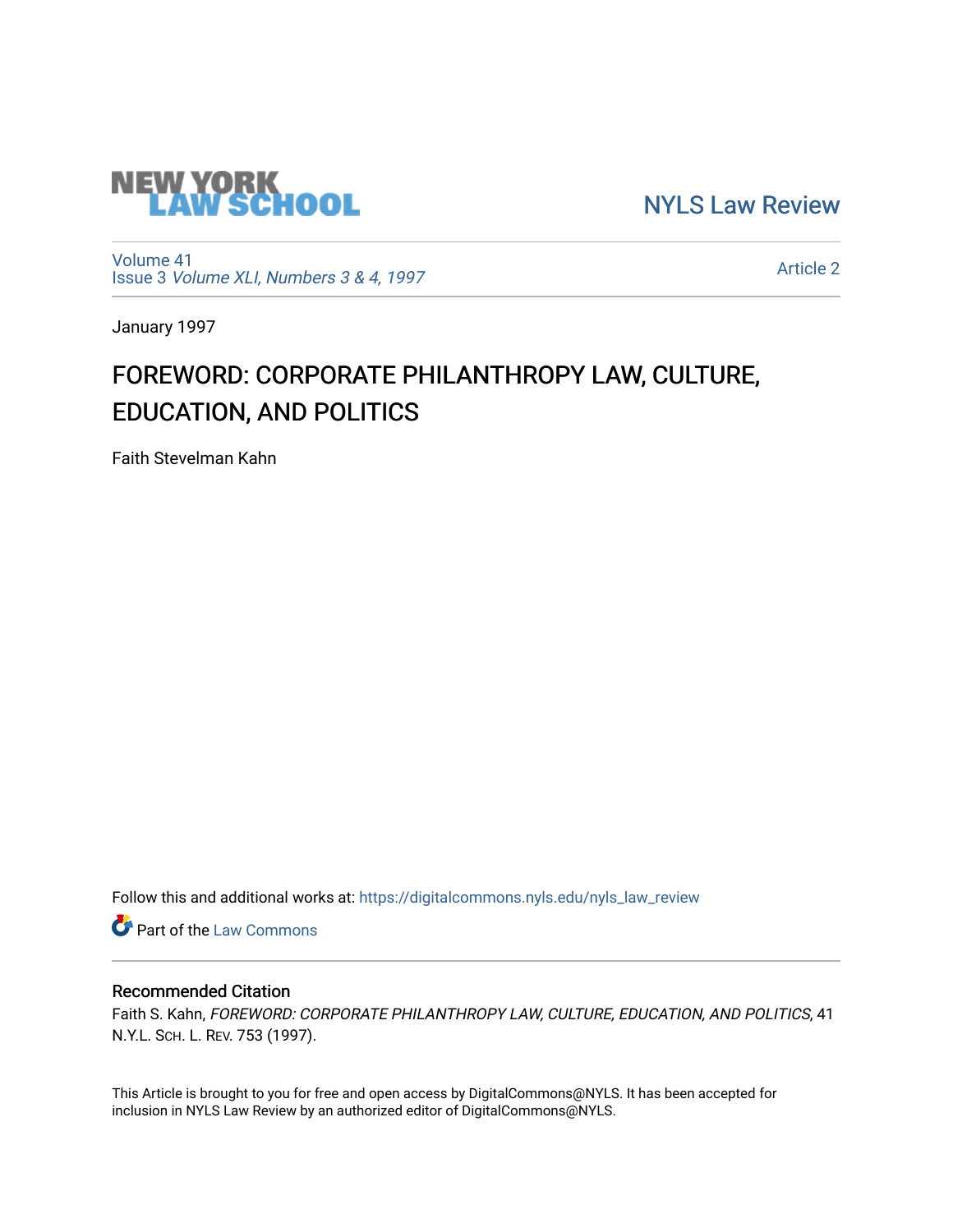## FOREWORD: CORPORATE PHILANTHROPY LAW, CULTURE, EDUCATION, AND POLITICS

## FAITH STEVELMAN KAHN

The papers collected in this Symposium represent a rare scholarly effort to address the practical, theoretical and policy implications of corporate support of the nonprofit sector. As these papers reveal, both the nature of the nonprofit sector and the character of corporate charitable giving have changed substantially over the past twenty years. These changes have important implications for both law and social policy.

Change within the nonprofit sector has meant, especially, an explosion in the diversity of groups and causes organized as charitable organizations. Health care, education, the arts, environmental conservation and religious observance are frequently administered through private, charitable organizations. But powerful, activist organizations such as public policy institutes and non-governmental organizations (which operate as liaisons between business and government) may also be constituted as nonprofit organizations. And even the more traditional charitable organizations have become increasingly active in various forms of policy advocacy. Both the traditional and the more controversial groups benefit from the receipt of tax deductible, "charitable" contributions, as well as the heightened respectability afforded nonprofit organizations.

This increased diversity has been fueled, of course, by increased capital. While overall giving has increased substantially over the past twenty years, corporate giving has grown six-fold, at a growth rate approximating ten percent compounded annually.' In excess of \$8.5 billion dollars in value was contributed to charitable organizations by U.S. corporations in 1996.<sup>2</sup>

Other factors have contributed to the growth and expansion of the nonprofit sector. Privatization and the limited government movement have shifted various traditionally public functions to nonprofit organizations, as well as for profit ones. It has also become apparent that private, charitable organizations play a crucial role in fostering the accumulation of *social* capital necessary to the operation of markets and civil society. In addition, the development of new technologies has affected the expansion of the nonprofit sector. In addition to the widespread availability of air travel, personal computers and facsimile machines have encouraged

<sup>\*</sup> Associate Professor, New York Law School.

*<sup>1.</sup> See* Hayden W. Smith, *If Not Corporate Philanthropy, Then What?,* 41 N.Y.L. **SCH. L.** REV. **757, 760 (1997).**

*<sup>2.</sup> See* AAFRC TRUST **FOR** PHILANTHROPY, GIVING **USA 1997:** THE **ANNUAL** REPORT **ON** PHILANTHROPY FOR THE YEAR **1996,** at 94 **(1997).**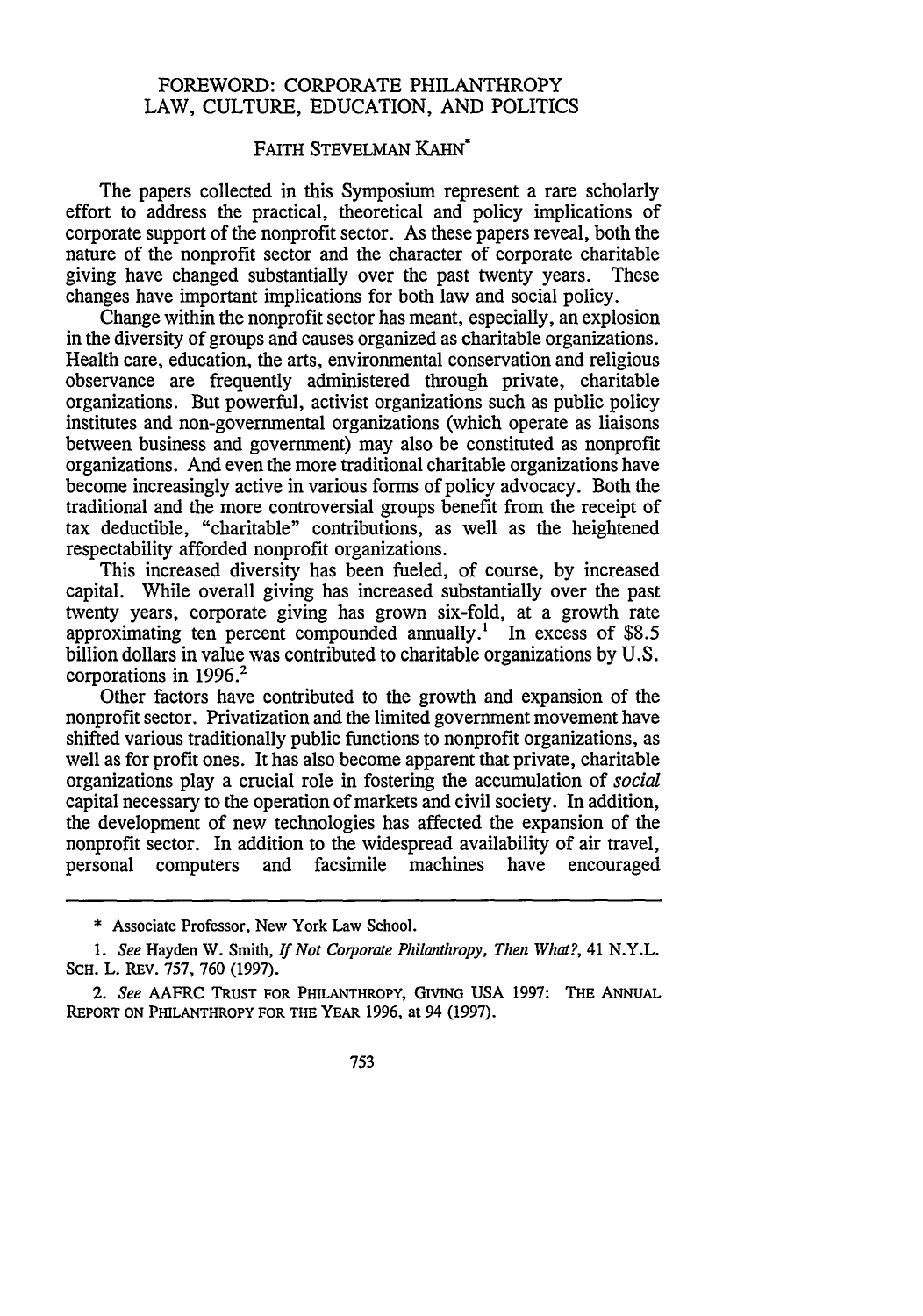decentralization, individual initiative and the formation of new types of nonprofit organizations.

As the community of charitable organizations has expanded and become more diverse, so have the varieties and objectives of corporate charitable giving. Some proportion of corporate giving can be explained as an investment in community welfare, or "corporate social responsibility." In other cases, company giving is linked to highly structured, publicized marketing initiatives designed to benefit the donor firm; such programs include corporate sponsorships of sporting or arts events and cause-related marketing. In other cases, gifts are structured to exploit the political influence of various charitable organizations in the corporation's interest. And in other cases, corporate giving testifies to the continued power of individual corporate executives who may dominate and exploit their firms' giving programs to suit their individual preferences and self interest. Corporate giving thus raises fundamental questions about the purpose of the business corporation and the structure of corporate decision-making—and the law's influence on both of them.

The "diversification" in corporate giving has been made possible by the states' deregulation of the law of charitable giving. At present, the states' corporate philanthropy laws neither establish procedures for the proper administration of giving programs, nor impose a disclosure requirement on companies' contributions. The states have also freed corporate executives from the need to consider their firms' commercial interests in regard to charitable contributions. Federal law has also encouraged increased corporate giving through various tax reforms and Congressional initiatives, as well as the absence of a disclosure requirement.

In addition to exploring and analyzing the issues described above, this Symposium is intended to give new stimulus to alternative inquiries within corporate legal scholarship. The diverse papers presented herein highlight the interconnectedness of the law of taxation, nonprofit organizations, corporations and securities law, as well as law's connection to economic and sociological analysis. Furthermore, as Edward Rubin has written, the time is ripe for a new synthesis in legal discourse, one which takes account of both the critiques of the law and economics movement, and progressive, "alternative" voices within legal scholarship.<sup>3</sup> As Rubin has suggested, the competing claims of efficiency and social justice may best be analyzed in the context of particular institutions.

*3. See* Edward L. Rubin, *The New Legal Process, The Synthesis of Discourse, and the Microanalysis of Institutions,* 109 HARv. L. REv. 1393 (1996).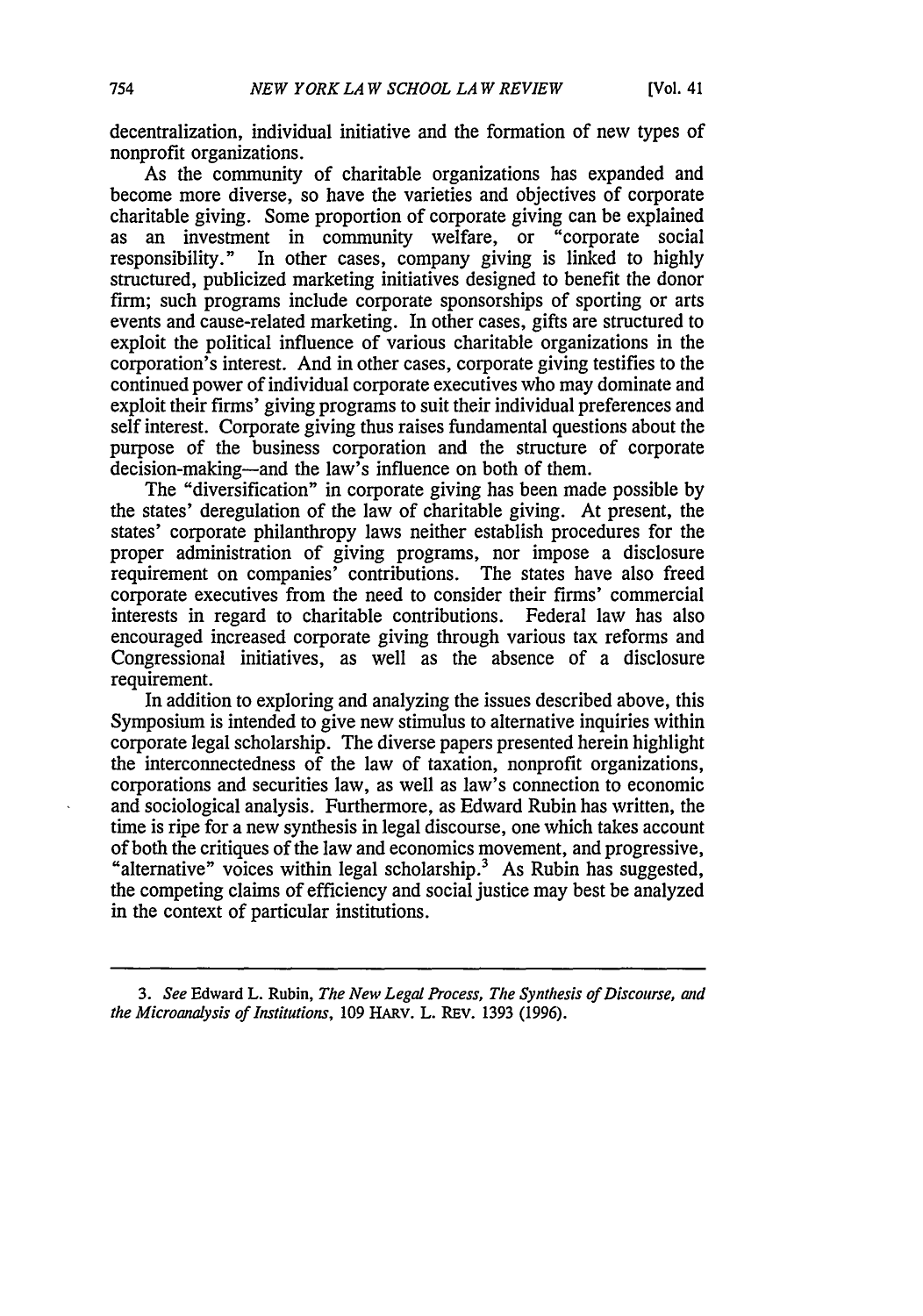The Symposium is therefore dedicated to re-envisioning the business corporation (and the laws through which it is constituted) as an institution interacting with other institutions--nonprofit, governmental, and political-within a culture that seeks to support both capitalism and a free, civil society.

 $\bar{\Delta}$ 

 $\epsilon$ 

 $\mathbf{r}$